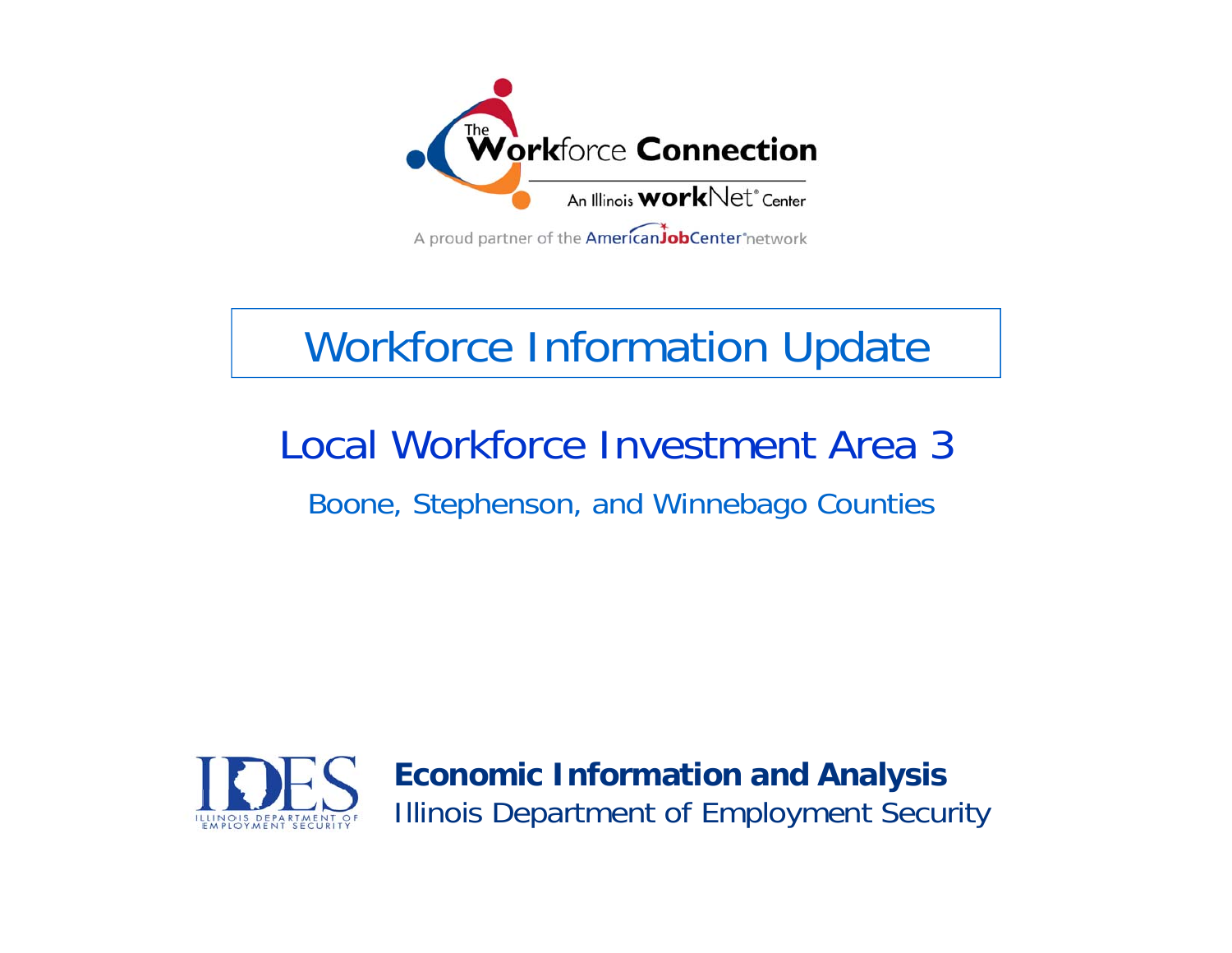|                    | April 2022               |  |                         |  |                         |  |              |  |  |  |  |
|--------------------|--------------------------|--|-------------------------|--|-------------------------|--|--------------|--|--|--|--|
|                    | <b>Illinois</b>          |  | <b>United States</b>    |  | <b>Rockford MSA</b>     |  | <b>LWIA3</b> |  |  |  |  |
| <b>Current</b>     | 4.4%                     |  | 3.3%                    |  | 7.7%                    |  | 7.4%         |  |  |  |  |
| <b>Prior Month</b> | 4.7%                     |  | 3.8%                    |  | 8.5%                    |  | 8.1%         |  |  |  |  |
| Year ago           | 6.4%                     |  | 5.7%                    |  | 9.2%                    |  | 8.8%         |  |  |  |  |
|                    | <b>Boone</b>             |  | <b>Stephenson</b>       |  | Winnebago               |  |              |  |  |  |  |
| <b>Current</b>     | 7.8%                     |  | 5.1%                    |  | 7.7%                    |  |              |  |  |  |  |
| <b>Prior Month</b> | 9.6%                     |  | 5.2%                    |  | 8.3%                    |  |              |  |  |  |  |
| Year ago           | 9.6%                     |  | 5.7%                    |  | 9.2%                    |  |              |  |  |  |  |
|                    | <b>City of Belvidere</b> |  | <b>City of Freeport</b> |  | <b>City of Rockford</b> |  |              |  |  |  |  |
| <b>Current</b>     | 9.8%                     |  | 5.4%                    |  | 8.7%                    |  |              |  |  |  |  |
| <b>Prior Month</b> | 11.9%                    |  | 5.1%                    |  | 8.9%                    |  |              |  |  |  |  |
| Year ago           | 12.6%                    |  | 7.3%                    |  | 11.1%                   |  |              |  |  |  |  |

### **Dashboard**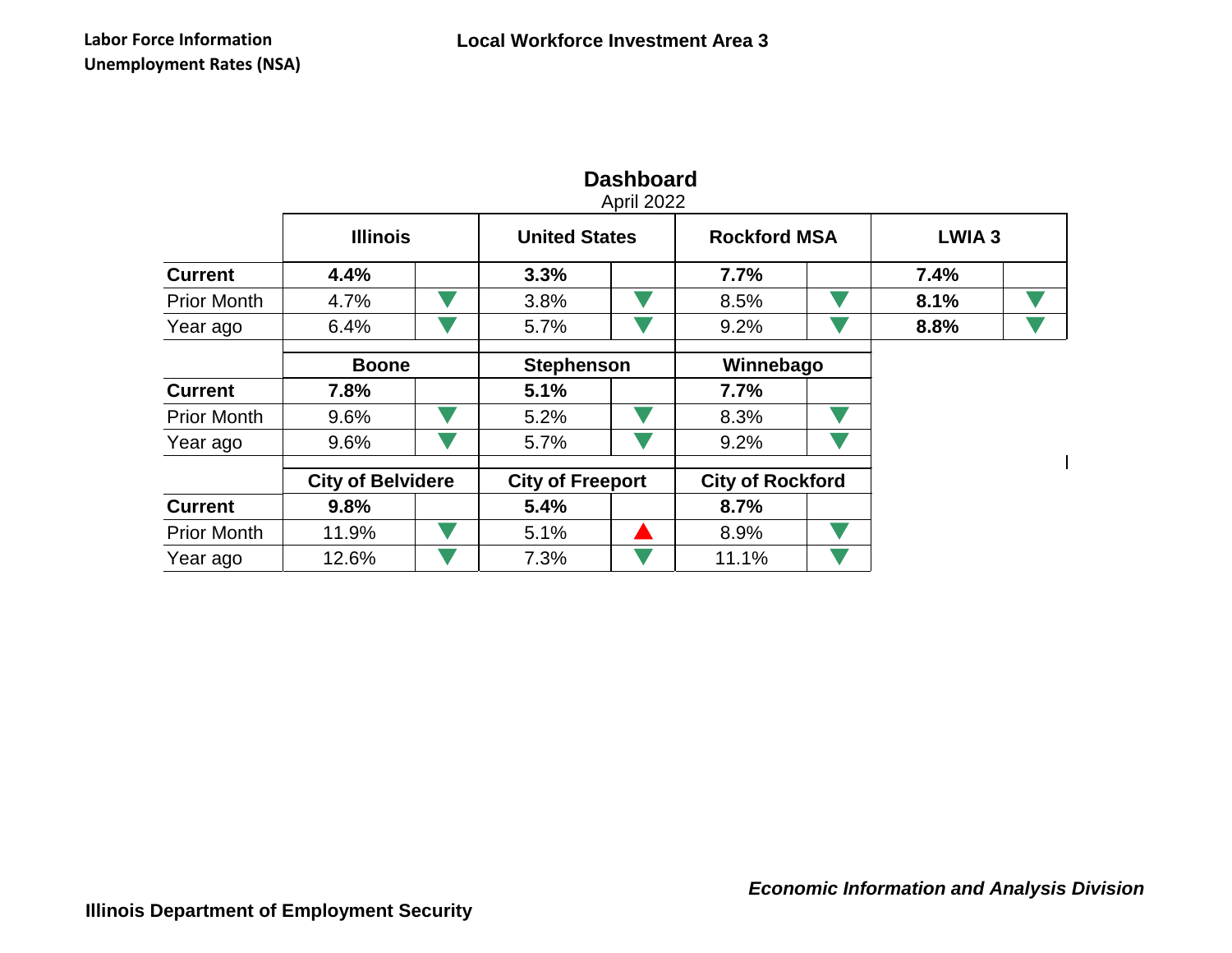#### **Local Workforce Investment Area 3** Employment by Industry Information **December 2019 April 2022**



**Note: Current Month is Preliminary**

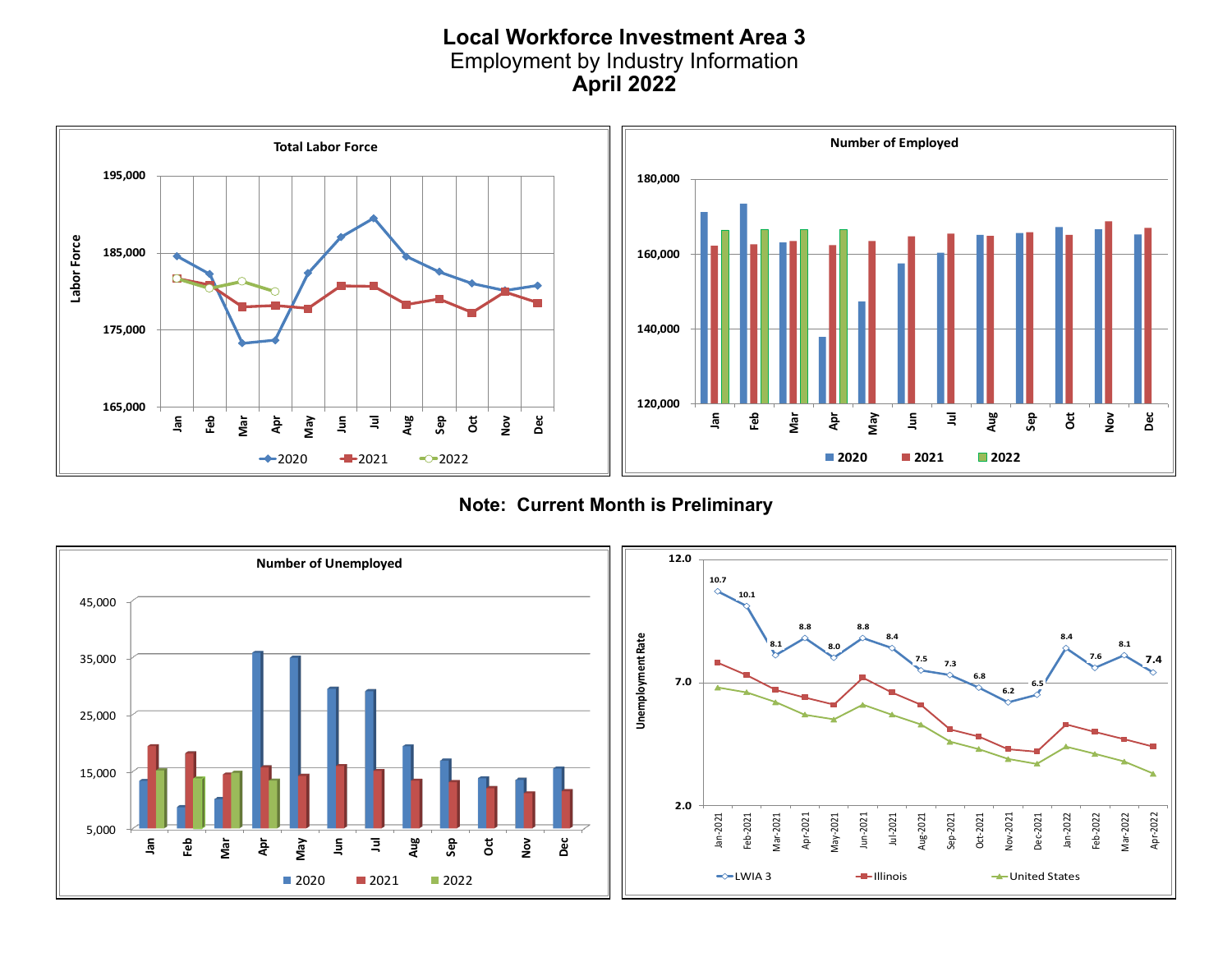Boone, Stephenson, and Winnebago Counties

| <b>Industry</b>                           | Apr-22  | <b>Mar-22</b> | Apr-21  | <b>Month Ago</b> |               | Year Ago |               |
|-------------------------------------------|---------|---------------|---------|------------------|---------------|----------|---------------|
| <b>Labor Force Information</b>            |         |               |         | #                | $\frac{9}{6}$ | #        | $\frac{0}{0}$ |
| Labor Force                               | 179,965 | 181,294       | 178,157 | $-1,329$         | $-0.7%$       | 1,808    | 1.0%          |
| Employment                                | 166,575 | 166,525       | 162,459 | 50               | 0.0%          | 4,116    | 2.5 %         |
| Unemployment                              | 13,390  | 14,769        | 15,698  | $-1,379$         | $-9.3%$       | $-2,308$ | $-14.7%$      |
| <b>Percentage (Rate)</b>                  | 7.4%    | 8.1%          | 8.8%    |                  |               |          |               |
| <b>Employment by Industry Information</b> |         |               |         |                  |               |          |               |
| <b>Total Nonfarm</b>                      | 161,000 | 159,000       | 154,000 | 2,000            | 1.3%          | 7,000    | 4.5 %         |
| <b>Construction-Mining</b>                | 6,700   | 6,500         | 6,500   | 200              | 3.1%          | 200      | 3.1%          |
| Manufacturing                             | 31,300  | 31,000        | 29,200  | 300              | 1.0%          | 2,100    | 7.2 %         |
| Trade, Transportation, & Utilities        | 33,500  | 33,300        | 31,200  | 200              | 0.6%          | 2,300    | 7.4 %         |
| Information                               | 1,500   | 1,500         | 1,300   | 0                | 0.0%          | 200      | 15.4 %        |
| <b>Financial Activities</b>               | 6,000   | 5,900         | 6,000   | 100              | 1.7%          |          | $0.0 \%$      |
| <b>Professional and Business Services</b> | 14,500  | 14,200        | 14,200  | 300              | 2.1%          | 300      | 2.1%          |
| <b>Educational and Health Services</b>    | 26,700  | 26,500        | 26,600  | 200              | 0.8%          | 100      | 0.4%          |
| Leisure and Hospitality                   | 14,700  | 13,900        | 13,000  | 800              | 5.8%          | 1,700    | 13.1 %        |
| <b>Other Services</b>                     | 8,800   | 8,800         | 8,500   | $\overline{0}$   | 0.0%          | 300      | 3.5%          |
| Government                                | 17,300  | 17,300        | 17,600  | $\mathbf 0$      | 0.0%          | $-300$   | $-1.7%$       |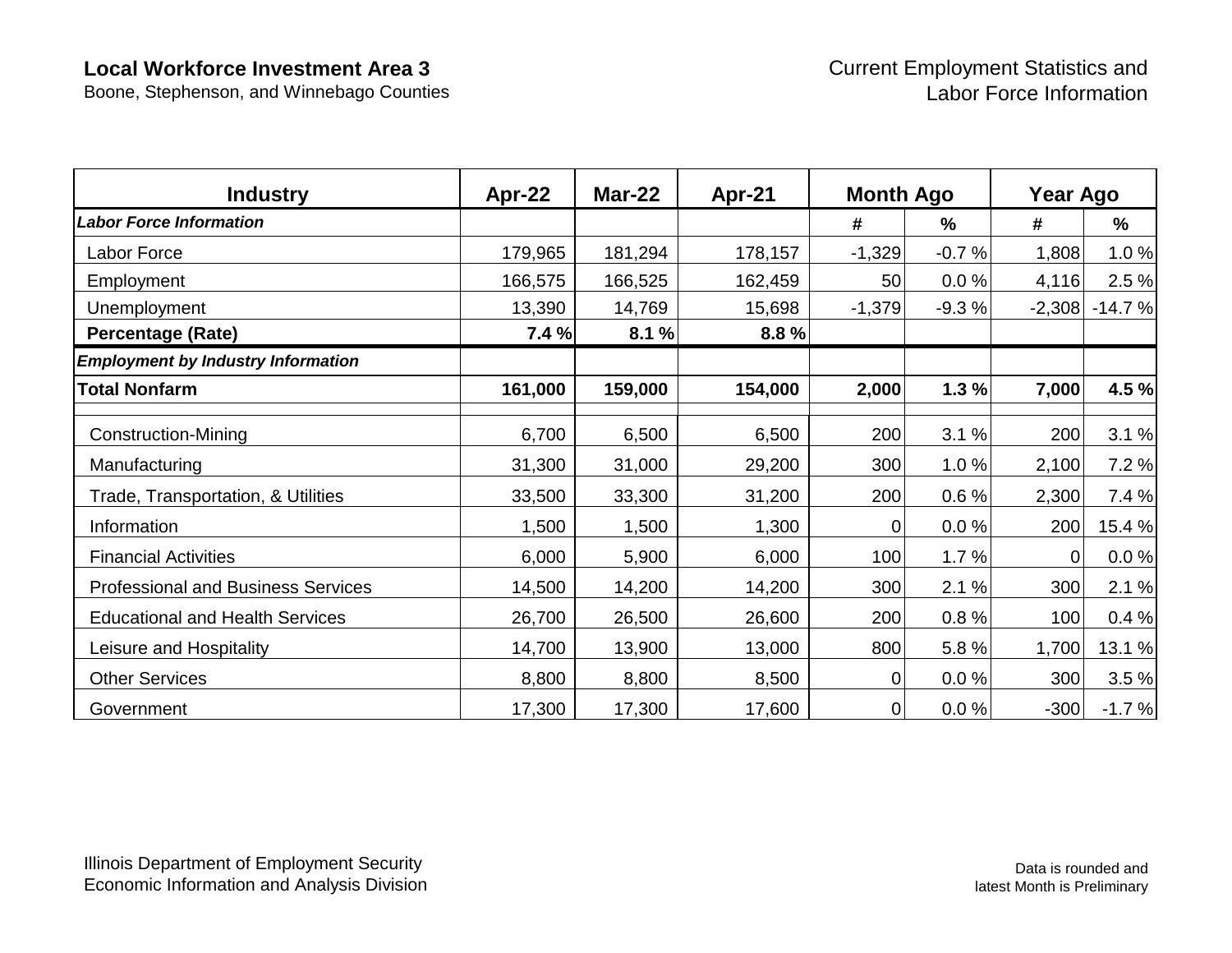#### **Local Workforce Investment Area 3 Local Workforce Investment Area 3** Employment by Industry Information Employment by Industry Information **December 2019 April 2022**





**Note: Current Month is Preliminary and Not Seasonally Adjusted**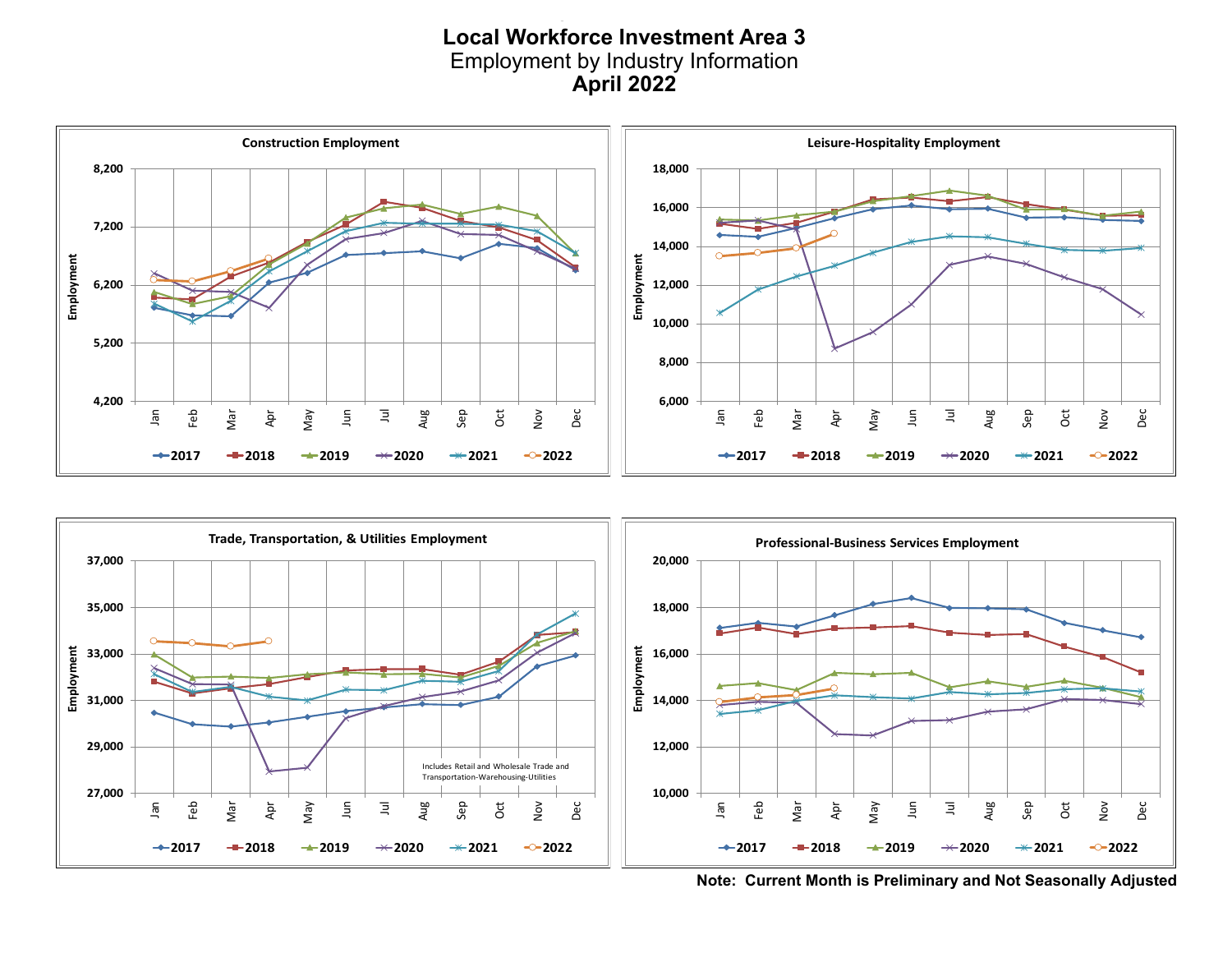#### **Local Workforce Investment Area 3** Employment by Industry Information **April 2022**





**Note: Current Month is Preliminary and Not Seasonally Adjusted**